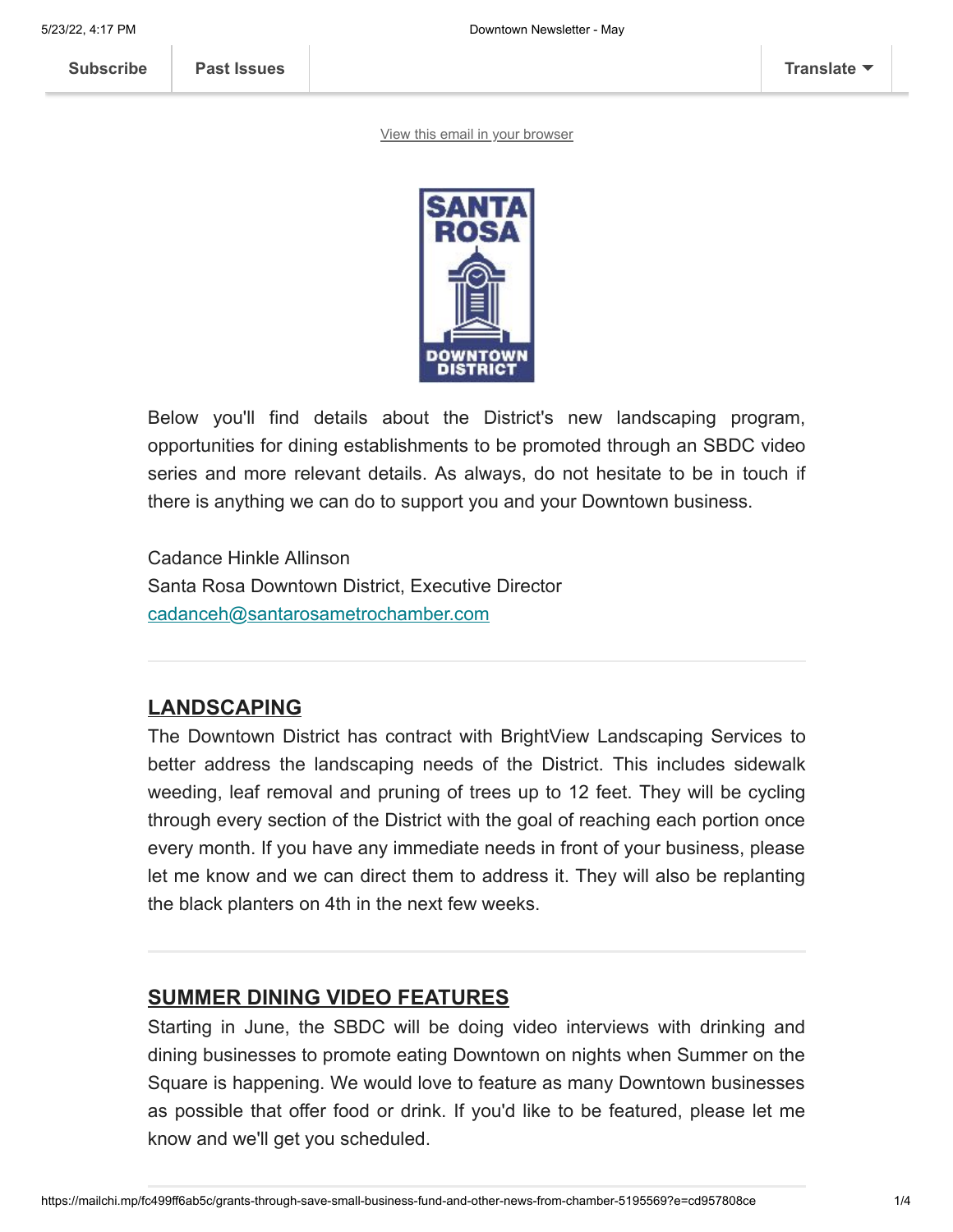While our StreetPlus team is always a great resource for dealing with any challenges you may have with the Downtown homeless population, the City's new inRESPONSE Mental Health Support team is a very important resource for you to be aware of, and take advantage of, when you see someone experiencing a mental health crisis.

**in[RESPONSE ME](https://us3.campaign-archive.com/home/?u=90ff01e7c4f38e2ff12ceecab&id=ad313aa230)NTAL HEALTH SUPPORT TEAM - (707) 575-4357**

The team is comprised of a licensed mental health clinician, a paramedic, a homeless outreach specialist, and supported by a wrap-around support services providers. inRESPONSE is trained in de-escalation and social work interventions as well as physical and mental health evaluations. While inRESPONSE works in partnership with the Santa Rosa Police Department, the inRESPONSE team is unarmed and best equipped to support and provide mental health resources to individuals and families experiencing a crisis.

The inRESPONSE Team currently operates 7 days a week from noon-10pm. Please utilize this team and their resources if you see someone experiencing a mental health crisis.

inRESPONSE Mental Health Support Team: (707) 575-4357

#### **SONOMA SBDC LIVE SERIES**

The [Sonoma County Small Business Development Center,](http://www.sonomasbdc.org/) located at the Metro Chamber, is hosting **[SBDC LIVE](https://www.sonomasbdc.org/sbdclive/)** - a monthly series on the first Tuesday of every month featuring updates that affect small businesses in Sonoma County and across the North Bay. This is a fantastic resource for existing businesses to learn about financial opportunities for grants and other funding, obtain relevant need-to-know information and hear from peers working through business recovery.

Please don't hesitate to reach out to [Louise Dawson,](mailto:louise@sonomasbdc.org?subject=Downtown%20District%20SBDC) Sonoma SBDC Director, if you have any questions, need resources or would like to connect with an experienced advisor in your field.

#### **UPCOMING EVENTS IN COURTHOUSE SQUARE**

Every Wed.: Wednesday Night Market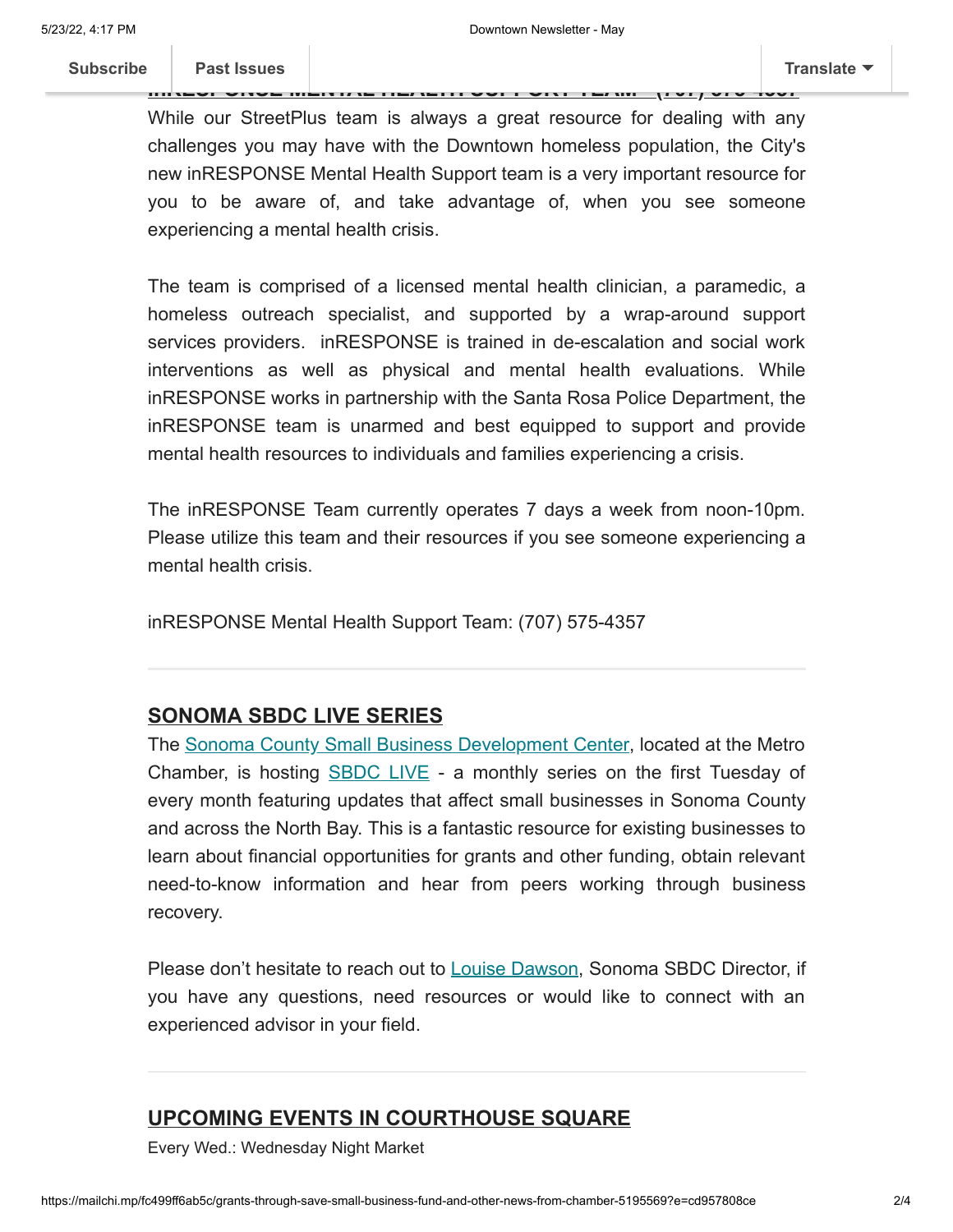| Subscribe |  |
|-----------|--|
|-----------|--|

| <b>Subscribe</b> | <b>Past Issues</b>                  |                                                                                | <b>Translate</b> |
|------------------|-------------------------------------|--------------------------------------------------------------------------------|------------------|
|                  |                                     | Thur., June 9: Summer on the Square Music Series: Kids on a Crime Spree        |                  |
|                  | Sat., June 11: Peggy Sue Cruise     |                                                                                |                  |
|                  |                                     | Thur., June 16: Summer on the Square Music Series: La Agencia                  |                  |
|                  |                                     | Sat., June 18: Local Roots Makers Market                                       |                  |
|                  |                                     | Thur., June 23: Summer on the Square Music Series: John Courage                |                  |
|                  |                                     | Fri., June 24: Family Fridays with performance from Sonoma County Pomo Dancers |                  |
|                  |                                     | Thur., June 30: Summer on the Square Music Series: Tru Lyric                   |                  |
|                  | Fri., July 8: SOCO Market           |                                                                                |                  |
|                  |                                     | Sat. & Sun., June 25 & 26: Spring Patchwork Show                               |                  |
|                  |                                     | Thur., July 7: Summer on the Square Movie Night: Encanto                       |                  |
|                  |                                     | Thurs., July 14: Alliance Francaise Bastille Day Celebration                   |                  |
|                  |                                     | Fri., July 15: Family Fridays with performance by Ballet Folklorico            |                  |
|                  |                                     | Thur., July 21: Summer on the Square Music Series: SambaDá                     |                  |
|                  |                                     | Thur., June 28: Summer on the Square Music Series: Black Sheep Brass Band      |                  |
|                  |                                     | Fri., July 29: Family Fridays - Sonoma County Pride Family Affair              |                  |
|                  |                                     | Thur., Aug. 4: Summer on the Square Movie Night: The Goonies & Ghostbusters    |                  |
|                  | Fri., Aug. 5: SOCO Market           |                                                                                |                  |
|                  |                                     | Thur., Aug. 11: Summer on the Square Music Series: Stella & The Starlights     |                  |
|                  |                                     | Thur., Aug. 18: Summer on the Square Music Series: Gill Brothers Band          |                  |
|                  |                                     | Sat., Aug. 20: Local Roots Makers Market                                       |                  |
|                  |                                     | Thur.-Sun., Aug. 25-29: Santa Rosa Marathon                                    |                  |
|                  |                                     | Thur., Sept. 1: Summer on the Square Movie Night: Back To The Future           |                  |
|                  | Sat. Sept. 17: Navratri Celebration |                                                                                |                  |
|                  |                                     | Sat., Sept. 24: Local Roots Makers Market                                      |                  |
|                  | Sat., Oct. 8: Pinot on the River    |                                                                                |                  |
|                  | Fri., Oct. 28: Fall Fun Fest        |                                                                                |                  |

As a reminder, you can find a calendar of upcoming events on our website: [www.downtownsantarosa.org](http://www.downtownsantarosa.org/).

## **StreetPlus Services & Schedule**

Please do not hesitate to reach out to Steve or his team at 707-318-7777 for any security and sanitation needs. Here are their current hours:

Monday: 6am-8pm Tuesday: 6am-8pm